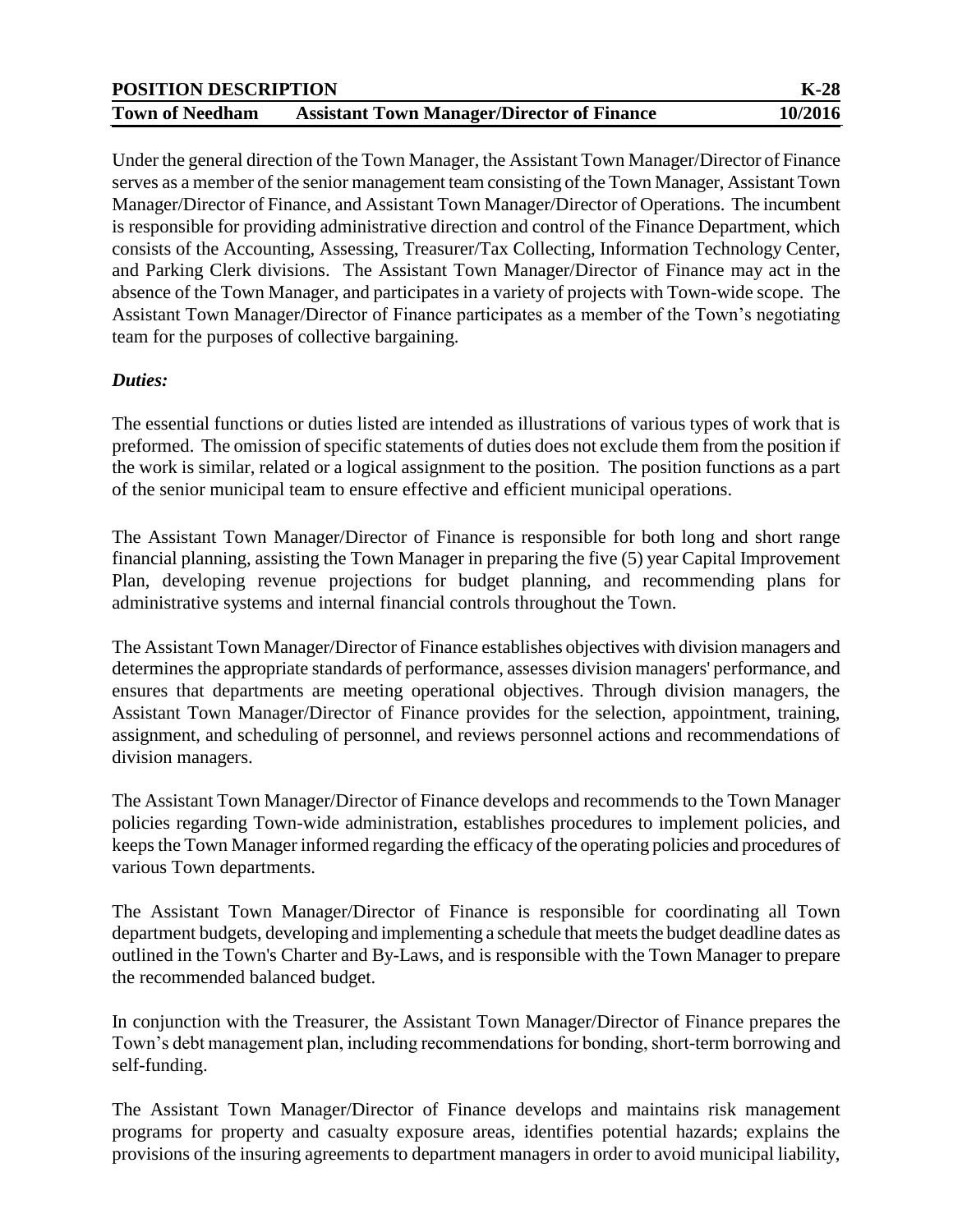evaluates the causes and claims of risks and works with appropriate department head to minimize the Town's exposure, coordinates the processing of all insurance claims, ensures compliance with provisions of each insurance policy to prevent lapses in coverage, and determines the appropriate coverage levels required.

The Assistant Town Manager/Director of Finance serves as the Town's Chief Procurement Officer under M.G.L. 30B; guides and assists all Town departments relative to competitive bidding under Chapter 30B, and other procurement related statues; evaluates all options for financing and acquiring capital assets using appropriate statistical and qualitative techniques; and determines the most advantageous procurement strategies.

As a member of the Technology Advisory Board, the Assistant Town Manager/Director of Finance coordinates the acquisition of information technology equipment, and oversees the implementation of procedures by departments to ensure effective and efficient use of information systems.

The Assistant Town Manager/Director of Finance oversees the Town's audit, preparing the formal response to the audit and implementing approved recommendations. Assistant Town Manager/Director of Finance also plans and supervises operational audits of the activities of Town departments to evaluate the efficiency of resource utilization, and the effectiveness of the service delivery.

The Assistant Town Manager/Director of Finance integrates state and federal funding objectives with the Town's programmatic goals, advises and directs department managers on proper practices to ensure compliance with state and federal grant management regulations, attends Board of Selectmen, Finance Committee, and other committee meetings to furnish input relating to departmental matters as requested, attends meetings of professional and civic groups, serves on relevant boards and committees as assigned and performs other duties as required.

# *Basic Knowledge*:

The position requires knowledge equivalent to a Master's Degree in business administration, public administration, finance, or a related field.

# *Experience*:

The position requires 7 to 10 years of progressively responsible experience in government or related area, including management, supervision, information technology, workflow analysis and financial control experience.

### *Independent Action*:

Under general direction, the Assistant Town Manager/Director of Finance establishes personal standards of performance within the broad framework of policies and objectives, reviewing major recommendations on fiscal policies with the Town Manager and the Board of Selectmen.

### *Supervisory Responsibility*:

Through division managers or directly, supervises up to 22 FTE's.